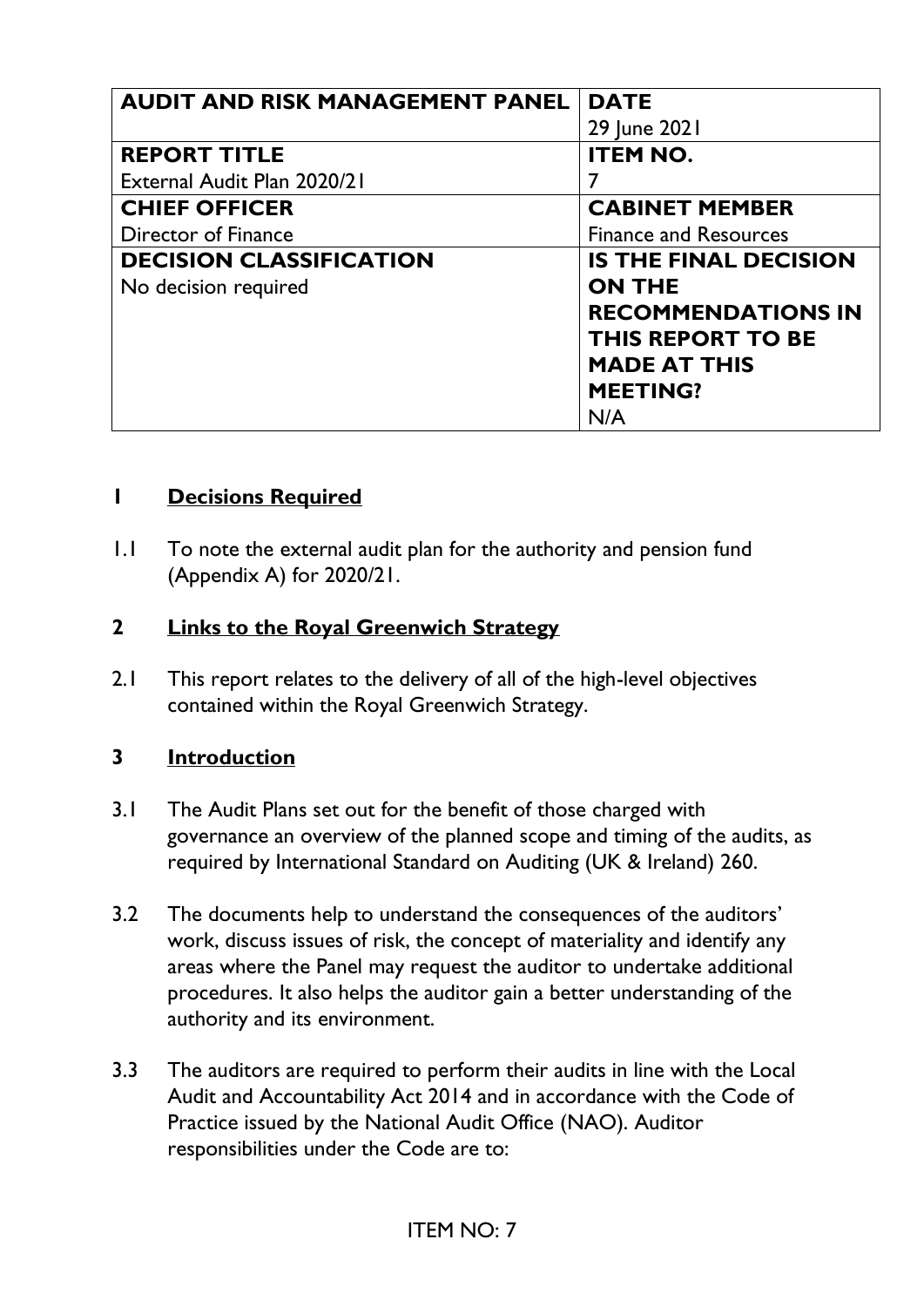- give an opinion on the authority's financial statements
- satisfy themselves that the authority has made proper arrangements for securing economy, efficiency and effectiveness in its use of resources.
- give an opinion on the Pension Fund's financial statements.
- 3.4 The auditors are responsible for performing the audits, in accordance with International Standards on Auditing (UK & Ireland), which is directed towards forming and expressing an opinion on the financial statements that have been prepared by management with the oversight of those charged with governance. The audit of the financial statements does not relieve management or those charged with governance of their responsibilities for the preparation of the financial statements which give a true and fair view.

## **4 Report**

- 4.1 The contents of the plans have been discussed with management.
- 4.2 The reports for the authority details forecast fees, work undertaken so far and proposals in respect of ongoing and future work (Appendix A).

# **5 Cross-Cutting Issues and Implications**

| <b>Issue</b>                                  | <b>Implications</b>                                             | Sign-off                                                                                           |
|-----------------------------------------------|-----------------------------------------------------------------|----------------------------------------------------------------------------------------------------|
| <b>Legal including</b><br>Human Rights<br>Act | There are no legal implications arising<br>from this report.    | John Scarborough,<br>Director of Legal<br>Services,<br>18 June 2021                                |
| <b>Finance and</b><br>other                   | There are no financial implication arising<br>from this report. | <b>Michael Bate</b><br><b>Assistant Director</b><br>of Corporate<br><b>Finance</b><br>18 June 2021 |
| <b>Equalities</b>                             | N/A                                                             | <b>Michael Bate</b><br><b>Assistant Director</b><br>of Corporate<br><b>Finance</b><br>18 June 2021 |